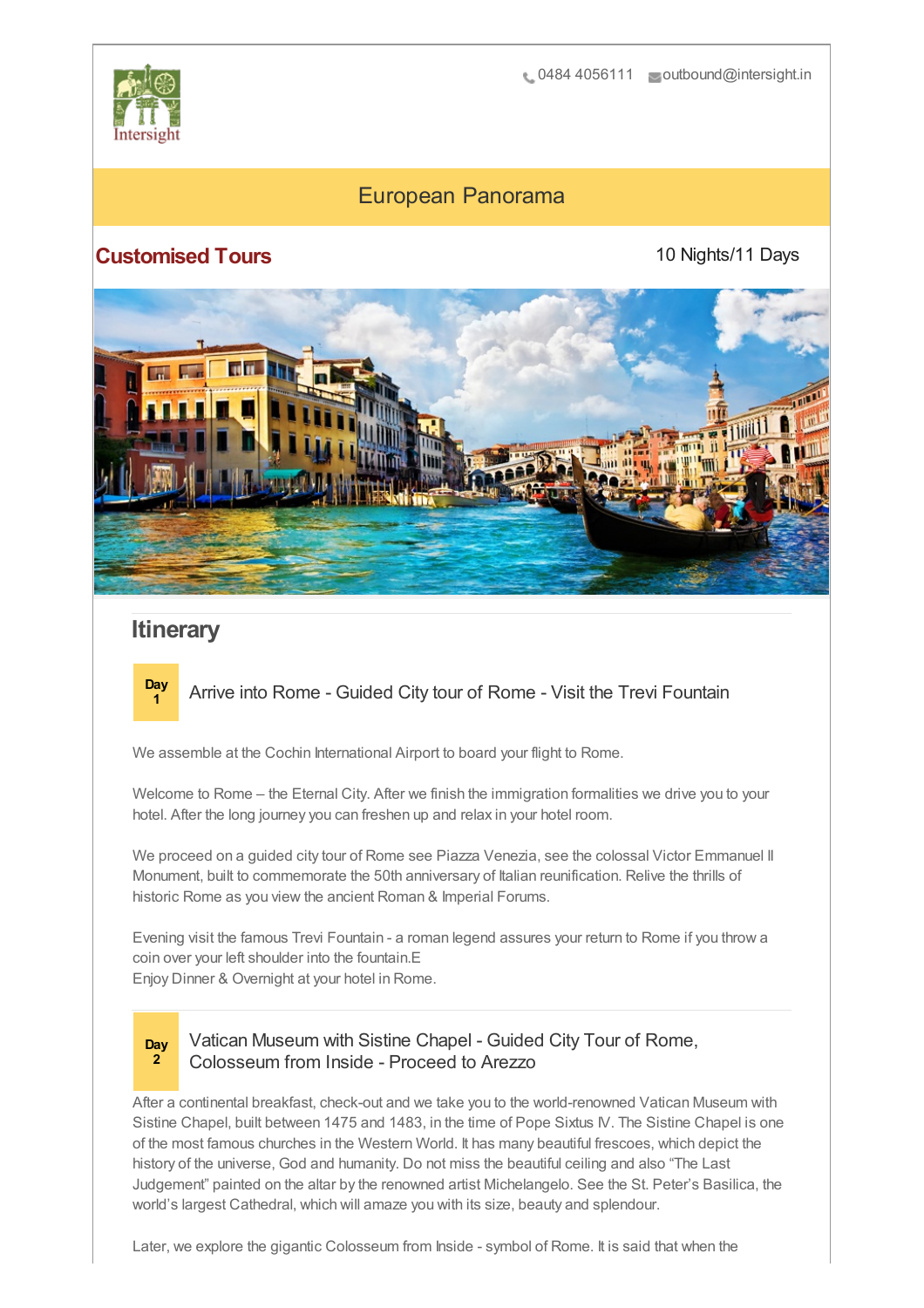Colosseum falls, Rome will fall and the world will follow. You'll have the rare chance to walk through the tunnels, stand where gladiators stood and enjoy a panoramic view from the top tier. Proceed to visit Basilica St. Francis of Assisi.

We continue our journey to Arezzo to make it easier to visit Florence and Padoa the next day.

Enjoy Dinner & Overnight at your hotel in Arezzo. (B)

**Day**

### **<sup>3</sup>** Onto Florence - Continue to Padoa

After a continental breakfast, we check out and continue our Italian journey towards Florence, the art capital of Italy. On arrival, proceed on a guided walking tour of Florence. See the Magnificent Duomo, the Baptistery and Giotto's Bell Tower. Walk towards Piazza Signoria to see the Palazzo Vecchio, The Logia and the Equesterian statue of Cosimo the 1st. Visit Church of Ognissanti.

Continue our journey to Padoa. On arrival, visit St Anthony's Basilica, Padua's most celebrated monument with a guide. While a major Christian pilgrimage site, the basilica is also known for its elaborate high altar that was decorated by the early-Renaissance master Donatello.

Enjoy Dinner & Overnight at your hotel in Padoa. (B)

#### **Day <sup>4</sup>** Guided Tour of Venice - Onto Salzburg

After a continental breakfast, we check out and proceed to Venice an archipelago of 118 islands, 150 canals and 400 bridges.

We drive over Mussolini's Bridge of Liberty and then take a boat ride over the Giudecca canal to St. Mark's Square, the very heart of Venice. Here see the historic Ducal Palace, the infamous prison, the Bridge of Sighs, the exquisite Clock Tower and the baroque splendour of St. Mark's Basilica.

We then visit the Murano Glass factory where a master craftsman will demonstrate the art of creating the famous Venetian blown glass. Do not miss this opportunity to buy souvenirs at specially discounted prices. We return to St. Mark's Square, the most photographed Square in the world and soak in the unique atmosphere of this charming city.

We later proceed to Salzburg.

**Day**

Enjoy Dinner & Overnight at your hotel in Salzburg. (B)

#### **Day <sup>5</sup>** Sound of Music Tour - Guided Tour of Salzburg

After a continental breakfast, relive your favorite scenes from the classic musical on The Sound of Music Tour in Salzburg.

Later explore the Old Town of Salzburg on a guided walking tour. Pass the Festival Hall, the Cathedral and St Peter's Abbey, as your guide explains the stories behind these historical sites and how the city became a bishop's seat. You'll also learn about the city's most famous resident, Wolfgang Mozart, who was born in Salzburg and lived in the city until his late teens. As you walk through the busy shopping streets, spot the prolific composer's home at no. 9 Getreidegasse.

Enjoy Dinner & Overnight at your hotel in Salzburg (B)

#### **<sup>6</sup>** Visit Swarovski Crystal World - Orientation Tour of Innsbruck

After a continental breakfast, we check out and drive to Innsbruck.

On arrival visit the Swarovski Crystals Museum, the amazing Crystal World Complex at Wattens. Here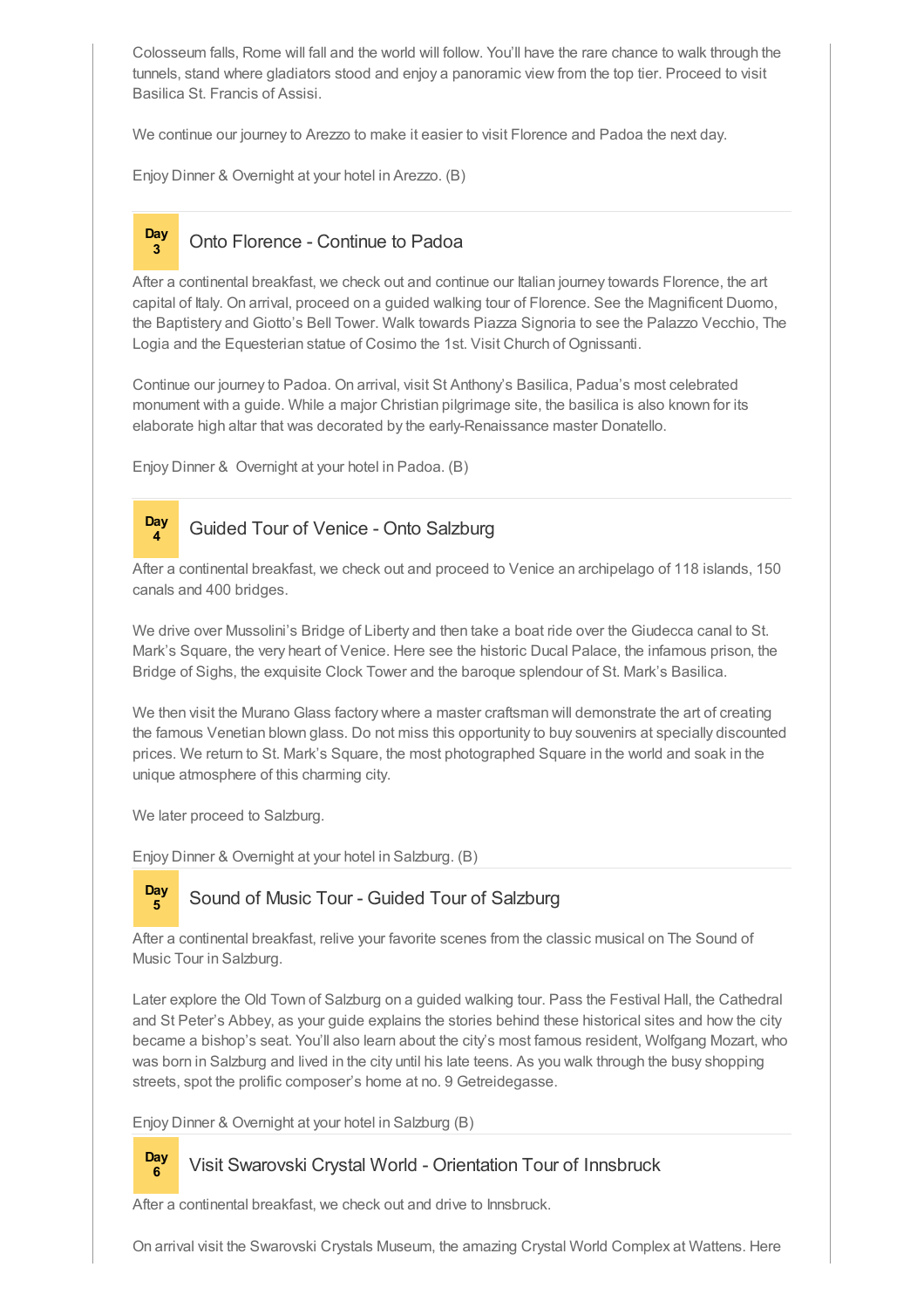you have an opportunity to shop for the famous Swarovski crystals.

Next go on a guided tour of Innsbruck, capital of the Tyrol province, see the Goldenes Dachl - the Golden roof, an ornate Gothic balcony, 17th Century fountain with the equestrian statue of King Leopold V, St. Anne's Column and the Heiblinghaus, a building resembling a wedding cake.

Enjoy Folklore show with Dinner & Overnight at your hotel in Innsbruck. (B)

#### **Day <sup>7</sup>** Onto Engelberg

After a continental breakfast, we check out of our hotel and continue our journey to Switzerland's Central Alps area. Arrive Engelberg and check in at the hotel. Rest of the day is free to relax.

Enjoy Dinner & Overnight at your hotel in Engelberg(B)



### **<sup>8</sup>** Mt. Jungfraujoch

After a continental breakfast, we proceed on an exciting full day excursion to Mt. Jungfraujoch. Enhance your experience of Jungfrau's Alpine majesty on an exhilarating full-day excursion from Interlaken to the Top of Europe. Board a cogwheel train up the Jungfraujoch pass and arrive at Europe's highest railway station, known as the 'Top of Europe'. Absorb magnificent panoramas of snow-capped Alpine spires from a height of 11,333 feet (3,454m); gaze at the jagged peak of Europe's largest glacier; and explore a fairytale ice palace.

Enjoy Dinner & Overnight at your hotel in Engelberg (B)



After a continental breakfast at the hotel, checkout and proceed to Côte de Nuits. The Côte de Nuits is a French wine region located in the northern part of the Côte d'Or, the limestone ridge that is at the heart of the Burgundy wine region. Journey through the vineyards of the Cote de Nuits wine district. Learn about the different varieties and wine qualities as well as different tasks performed throughout the year to care for the vines, the harvest, and historical aspects of the vines and villages.

Later proceed to Paris.

Enjoy Dinner & Overnight at your hotel in Paris (B)

# **Day**

**Day**

### **<sup>10</sup>** City Tour of Paris - Eiffel Tower (Level III) - Cruise on the River Seine

After a continental breakfast, proceed for a guided panoramic city tour. Experience Paris in all its charm, glamour and glory. See Place de la Concorde, the majestic Arc de Triomphe, the fashionable Champs Elysees and the magnificent Opera House.

Enter the Notre Dame Cathedrals with the( Tower Ticket ). Later proceed to visit Eiffel Tower, the symbol of Paris, where a bird's eye view from the 3rd level will leave you breathless!!

In the evening we take you on a relaxing cruise on the river Seine. See the major monuments of Paris. After the cruise, we proceed for dinner.

Enjoy Dinner & Overnight at your hotel in Paris (B)

### **<sup>11</sup>** Return Home with Wonderful Memories

After a continental breakfast, we proceed to Sacre Coeur Church,